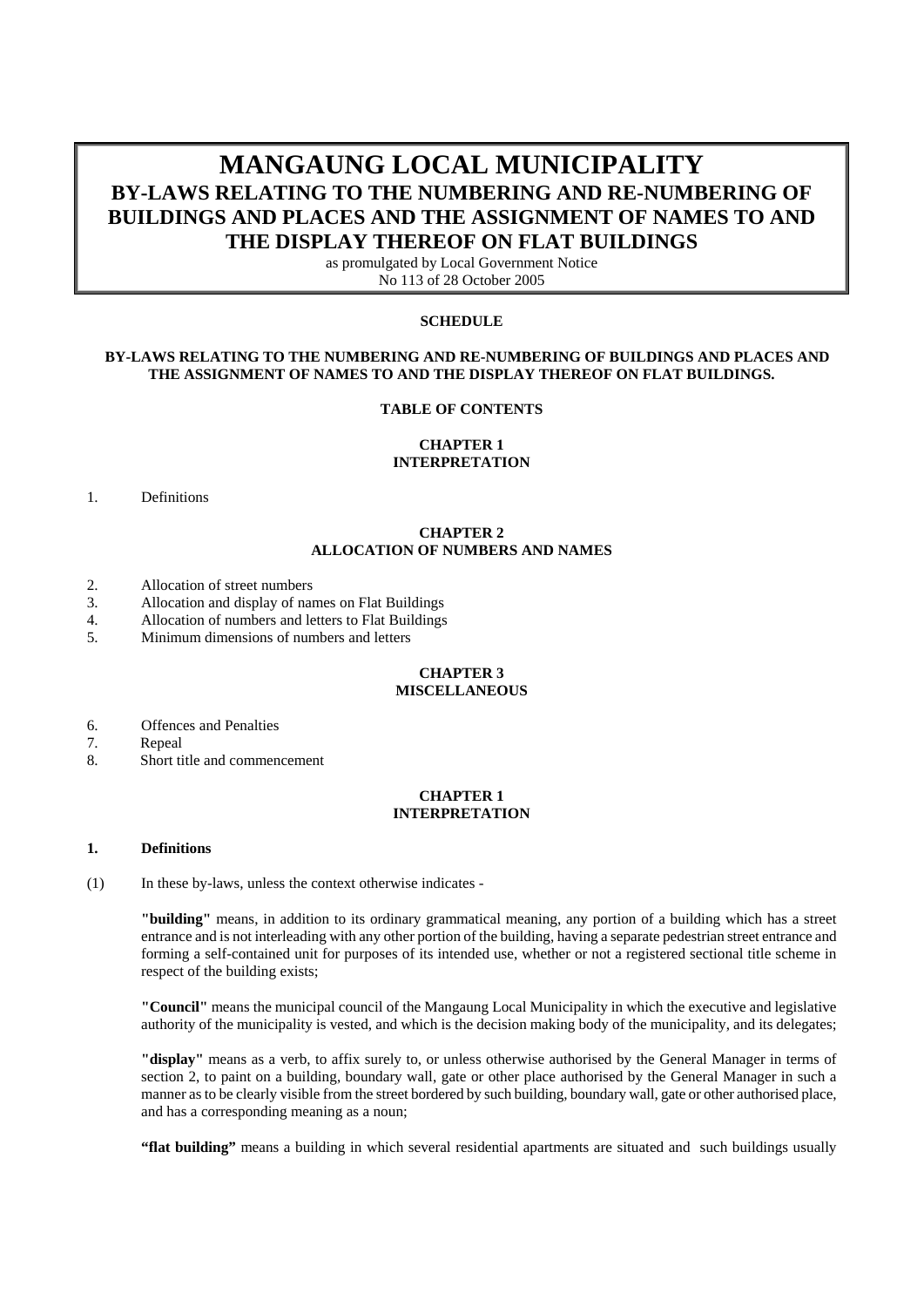consists of more than one level and for purposes of these by-laws may also refer to any sectional title complex;

**"General Manager"** means the General Manager Planning of the Council or a person acting on the authority of that person;

**"metal"** means, any plastic material or any other durable material approved by the General Manager;

**"municipality"** means the Mangaung Local Municipality, and when referred to as -

- (a) an entity, means Mangaung Local Municipality as described in section 2 of the Local Government : Municipal Systems Act, 2000 (Act No. 32 of 2000); and
- (b) a geographic area, means the municipal area of Mangaung Local Municipality as determined in terms of the Local Government : Municipal Demarcation Act, 1998 (Act No 27 of 1998);

**"occupier"** means, a person who actually occupies a property or any part thereof, irrespective of the title by virtue of which he occupies it and, in the case of a property which have been subdivided and are being let to various lodgers or various tenants, the person or persons entitled to the rental and, if the property form part of a scheme as referred to in the Sectional Titles Act, 1986 (Act No 95 of 1986), the body corporate referred to in that act shall be deemed to be the occupier of the property;

**"property"** means any land, building, room or structure, regardless of whether anything has been erected thereon.

(2) In these by-laws, unless the context otherwise indicates, words and expressions denoting the singular shall include the plural and vice versa, words and expressions denoting the male sex shall include the female sex and vice versa and reference to a natural person shall include a legal person and vice versa.

### **CHAPTER 2 ALLOCATION OF NUMBERS AND NAMES**

#### **2. Allocation of street numbers**

- (1) Street numbers are allocated or reallocated from time to time by the Council to properties within the municipality.
- (2) After service on him of a notice in writing by the General Manager requiring him to do so, the owner or occupier of any such property shall, within the time specified in such notice, display on such property the number allocated or reallocated thereto, in terms of this or any previous by-law by means of a metal number or metal plate bearing such number, or by means of paint if so authorised by the General Manager: Provided that such number or plate shall be affixed in the position indicated in such notice or, if no such position is so indicated, then in a position where it is legible from the street on which such property fronts, and its dimensions shall not be less than the minimum specified in section 5 : Provided further that the General Manager may prescribe the colour and finish of the digits or the type of paint that may be used, in such notice.
- (3) The provisions of subsection (2) shall apply, mutatis mutandis, to any property where such number or plate has become detached, illegible, obliterated or defaced, or does not meet the provisions of section 5, or is for any reason no longer legible from the street on which such property fronts.

#### **3. Allocation and display of names on flat buildings**

- (1) After service on the owner of a notice in writing by the General Manager requiring him to do so, the owner of any flat building shall, within the time specified in such notice, display, by means of a metal sign on such building, the name that has been assigned to it, or by means of paint if so authorised by the General Manager: Provided that such sign shall be affixed in the position indicated in such notice or, if no such position is indicated, then in a position where it is legible from the street on which such building fronts and its dimensions shall not be less than the minimum specified in section 5: Provided further that the General Manager may prescribe the colour and finish of the letters or the type of paint that may be used in connection with such name in such notice.
- (2) The provisions of section 3 shall apply, mutatis mutandis, to any flat building where such sign has become detached,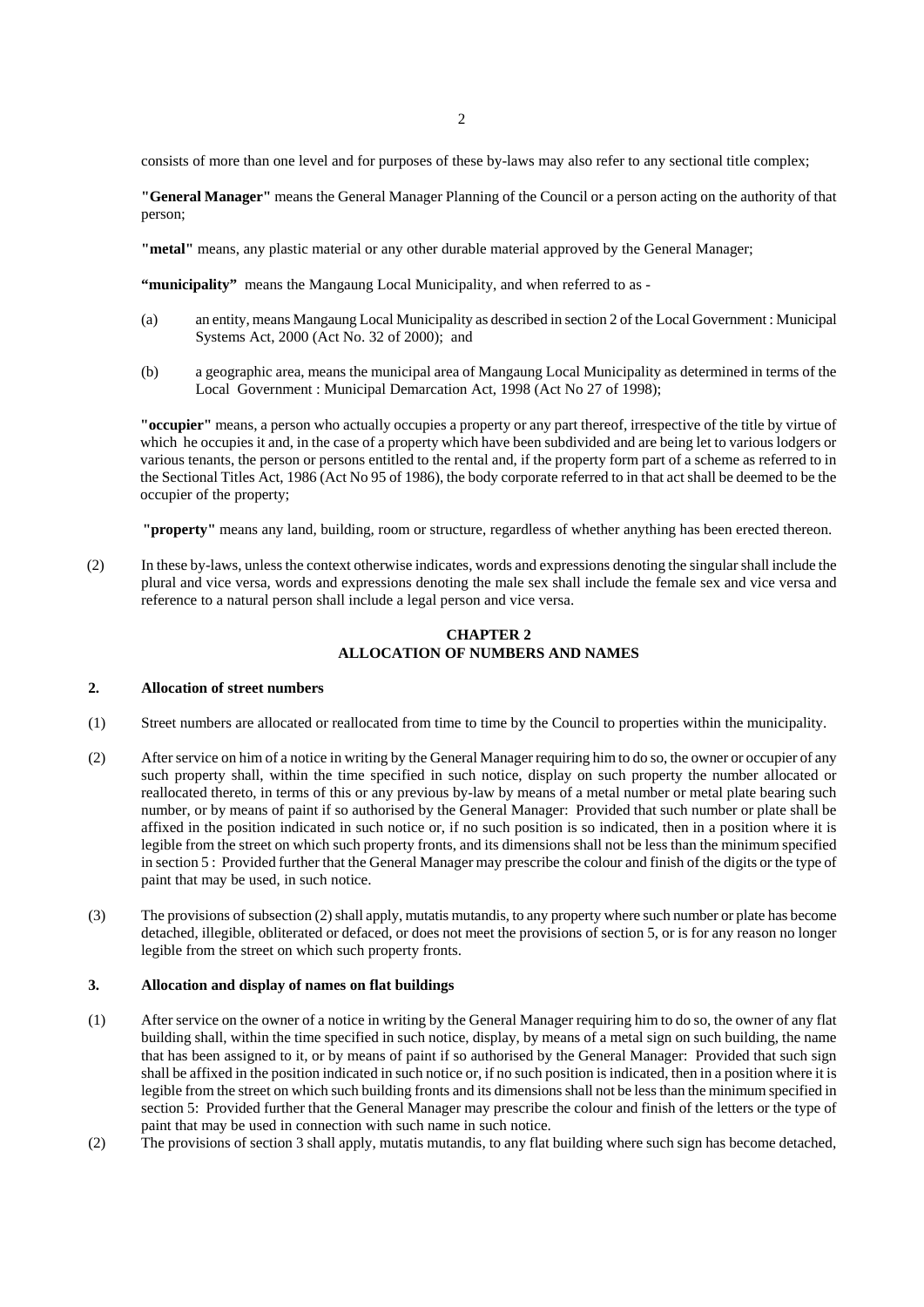illegible, obliterated or defaced, or does not meet the provisions of section 5, or is for any reason no longer legible from the street on which such flat building fronts.

## **4. Allocation of numbers and letters to Flat Buildings**

- (1) After service on the owner of a notice in writing by the General Manager requiring him to do so, subject to the provisions of section 2, the owner of any flat building shall, within the time specified in such notice –
	- (a) affix a metal number, or a metal plate, bearing a number, over the entrance to each separate flat;
	- (b) where there is more than one block of flats, or more than one main entrance to each block, affix at each main entrance to each block a metal letter or metal plate bearing a letter in either case of dimensions not less than the minimum specified in section 5;
	- (c) provide and maintain continuously in efficient working order, means of illumination, by which the sign referred to in section 3 and the metal letter or plates referred to in subsection (1) (b) hereof are made legible during the hours of darkness.
- (2) The numbers referred to in subsection (1)(a) shall run from 1 upwards on the ground floor, from 101 upwards on the first floor, and so on.
- (3) The letters referred to in subsection (1)(b) shall run from A onwards and each block or main entrance shall be assigned a different letter.
- (4) The provisions of subsection (1) shall apply, mutatis mutandis, in respect of any metal number, metal plate or metal letter that has become detached, or is for any reason no longer legible.

#### **5. Minimum dimensions of numbers and letters**

- (1) The minimum height of every number and letter with regard to a property within the municipality is, in respect of
	- (a) flat buildings, office- or business buildings and shopping centres, 150 millimeter, and
	- (b) any other property, 75 millimeter:

Provided that the distance between the lines which represent the actual number or letter should not be less than 10 millimeter.

# **CHAPTER 3 MISCELLANEOUS**

# **6. Offences and penalties**

- (1) A person contravening or failing to comply with any of the provisions of these by-laws shall be guilty of an offence and shall upon conviction by a court be liable to a fine not exceeding R 60 000, or imprisonment for a period not exceeding three years or both a fine as well as period of imprisonment, or such other fine or period of imprisonment which the Minister of Justice may from time to time determine in terms of the provisions of section 92 of the Magistrate's Courts Act, 1944 (Act No 32 of 1944).
- (2) Any expense incurred by the Council as a result of a contravention of these by-laws or in the doing of anything which a person was directed to do under these by-laws and which he or she failed to do, may be recovered by the Council from the person who committed the contravention or who failed to do such thing.